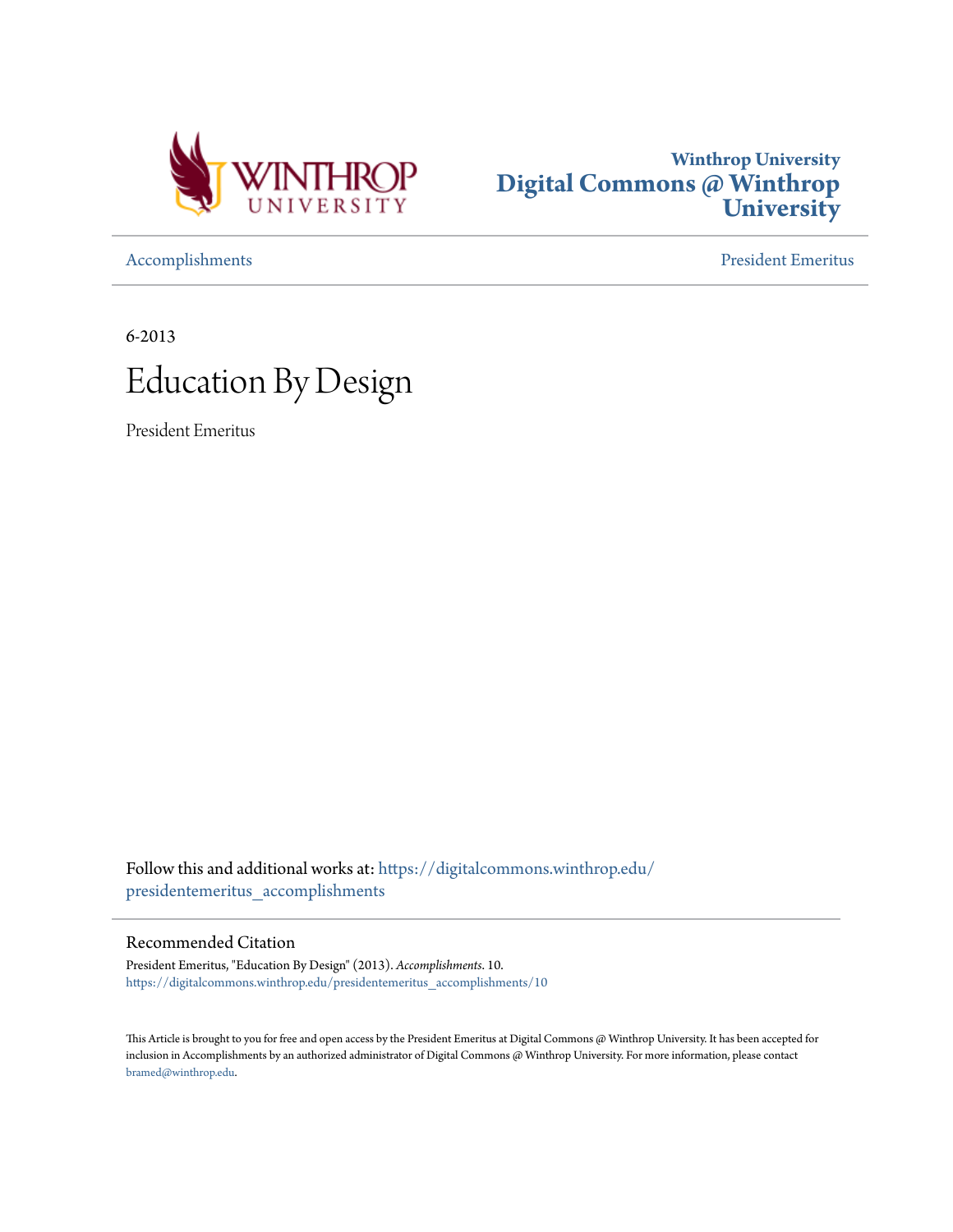# WINTHROP

## Education By Design

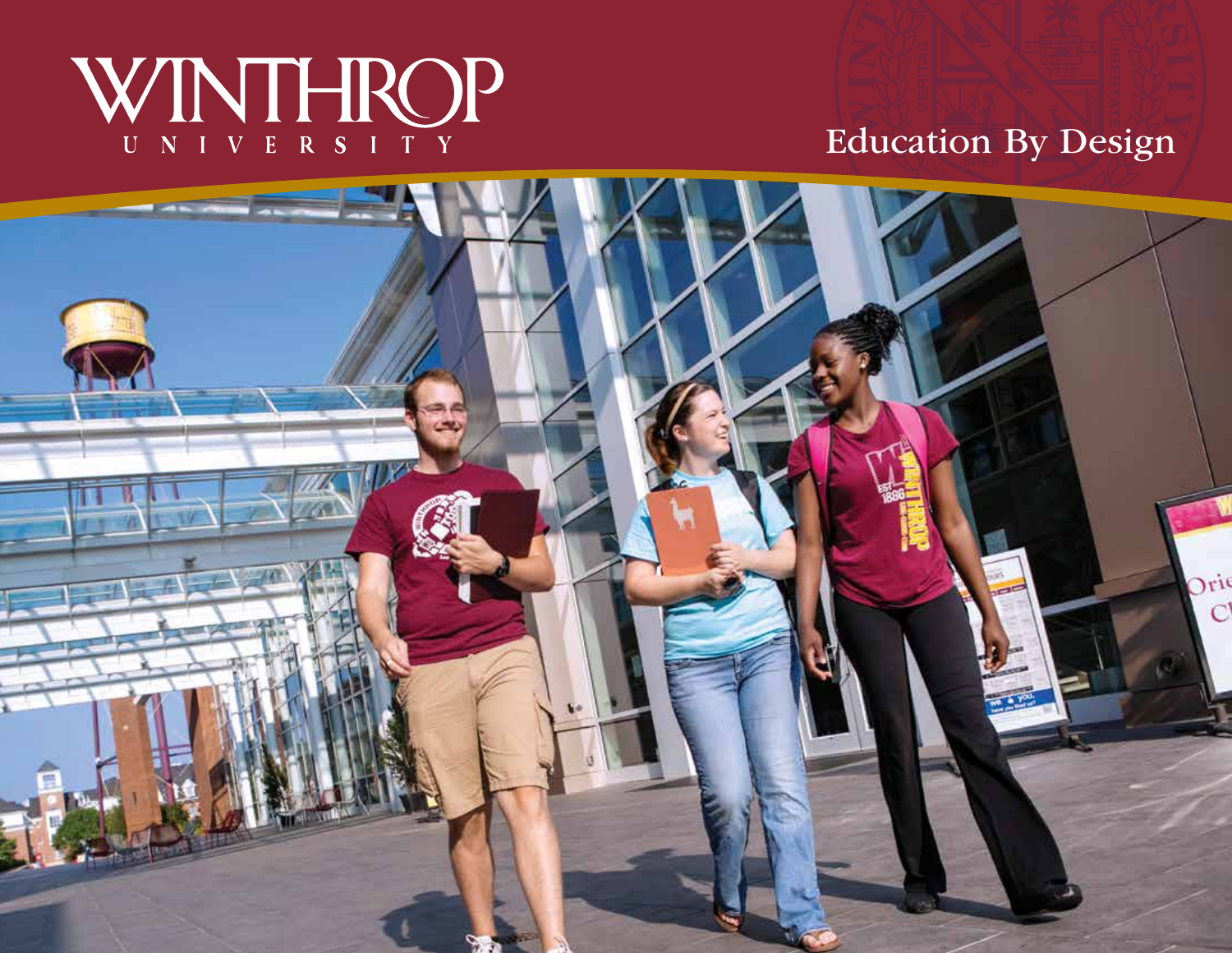#### *A retrospective on Education by design*

A key part of Winthrop University's never-ending commitment to enhancing the quality and value of the Winthrop Experience for every student is how academic planning, facilities planning and even the organizational structure of Winthrop administration are intertwined in a very purposeful way.

At Winthrop, form follows function, so that administrators, faculty and staff work as efficiently and effectively as possible to achieve each new milestone, and campus planning and design contribute to the distinctive Winthrop Experience.

As a highly residential campus of exceptional beauty, Winthrop's strategic planning process emphasizes creating environments for both intentional and casual interactions by members of the campus community. Contemporary facilities with a traditional feel are connected by a pedestrian friendly atmosphere that is conducive to students engaging in the full range of opportunities created to help them develop the capacities to live, learn and lead for a lifetime.

At Winthrop, we call this 'education by design,' and consider it a key part of why the Winthrop Experience has become nationally acclaimed.

### *Heart of Campus*

During the first few years of the 21st century, Winthrop University created a new "heart of campus" to serve the Winthrop community for decades to come, as well as contribute to the redevelopment of our surrounding city's urban core.

The buildings that have taken shape as part of the heart of campus collectively can be considered our learning community's crossroads — the places everyone frequents on virtually a daily basis… places where conversations that begin in classrooms continue in informal settings… places where new friends are made and old friends gather, both spontaneously as well as intentionally… places of study, reflection and lively interaction.

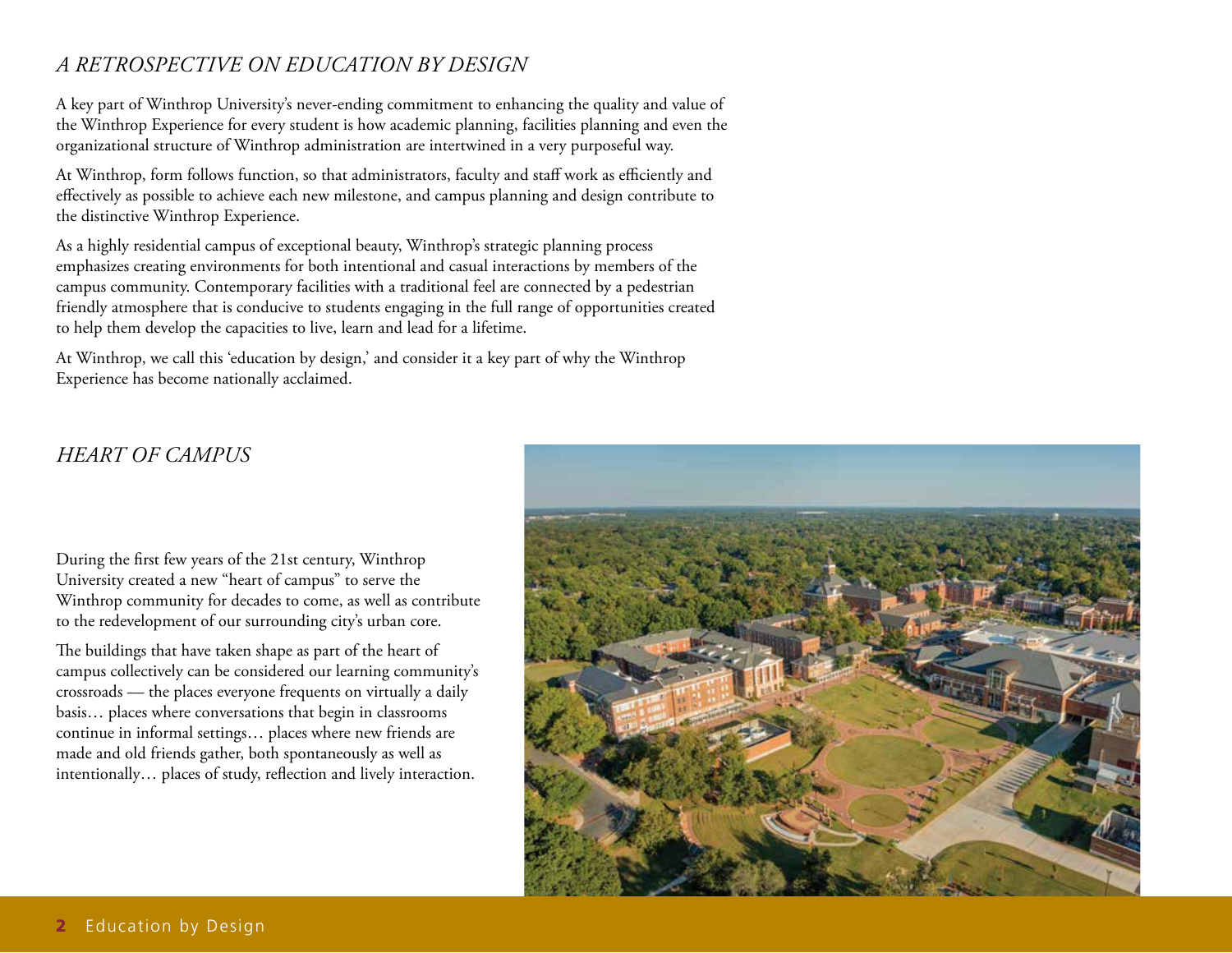#### *Lois Rhame West Health, Physical Education and wellness Center*

The Lois Rhame West Health, Physical Education, and Wellness Center opened in 2007. At 137,000 square feet, the \$27 million West Center is the largest building on Winthrop's main campus. The signature facility, utilizing the latest in environmentally friendly construction techniques, houses academic space for Winthrop's health, physical education and sport management programs, as well as wellness facilities for the campus community.





Swimming Pool and The Communist Weight Room

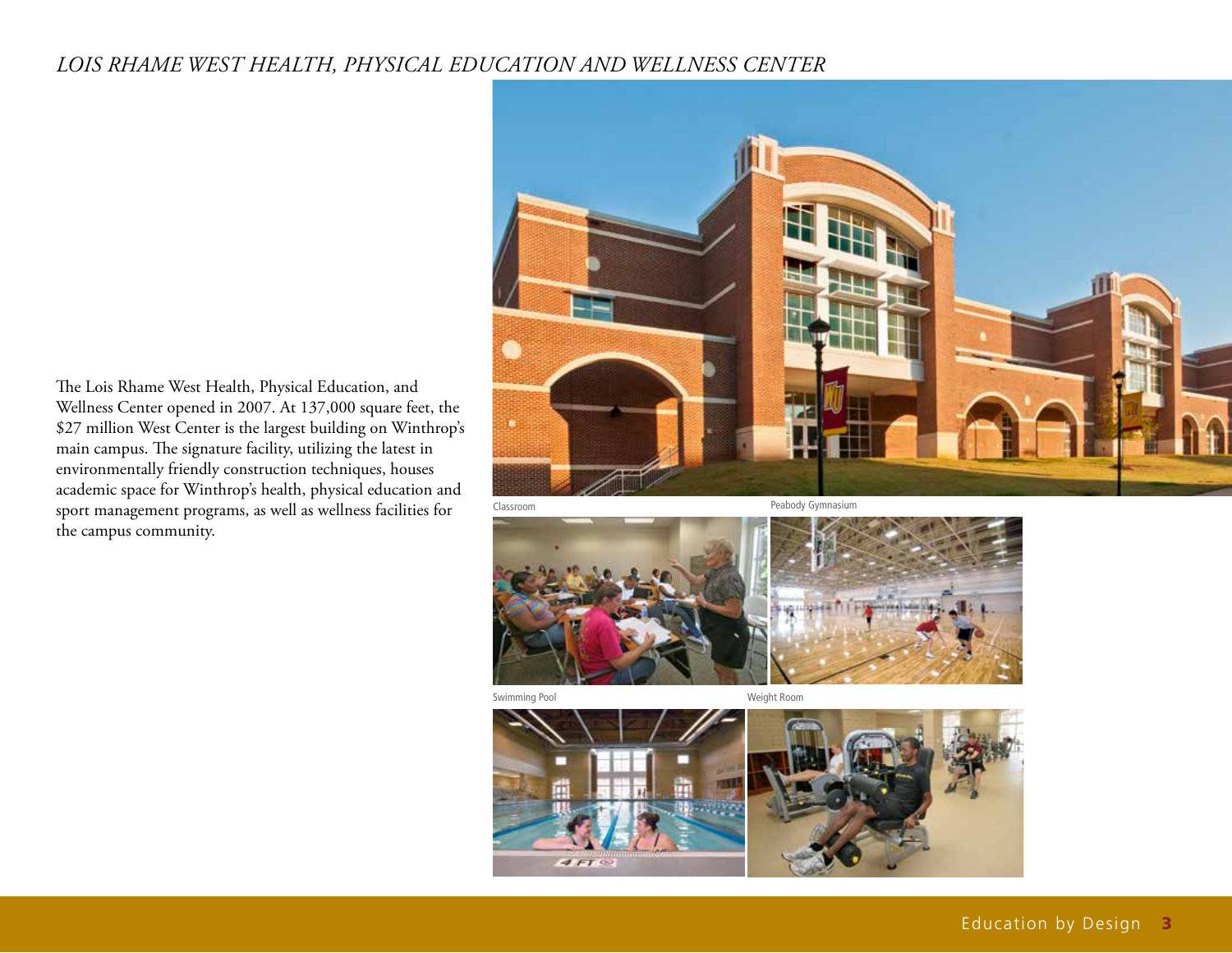#### *Anthony J. and Gale N. DiGiorgio Campus Center*

The 128,000-square-foot DiGiorgio Campus Center brings the heart of the Winthrop University campus to Scholars Walk. Construction began in 2008, and the center opened in 2010.

Within its walls are an array of facilities where members of Winthrop's myriad student organizations hone their leadership skills, as well as amenities that beckon the entire campus community to gather, relax, and learn more about each other and the world around them. In addition, Student Life staff offices also are located in the DiGiorgio Center to provide convenient points of service to students, along with the campus Post Office, and Winthrop Bookstore.

Highlight amenities include Dina's Place theatre, multi-vendor food court, Richardson Ballroom for large functions, Starbucks coffee shop, and much more. The DiGiorgio Center is connected to the Lois Rhame West Health, Physical Education and Wellness Center by a distinctive open-air plaza and gathering place known as the Community Concourse. The Concourse allows the facilities to function in tandem. To the north, a Campus Green with walkways and open grassy areas for study or play disguises an environmentally engineered surface-water drainage system for the heart of campus.

The DiGiorgio Center was named by the Winthrop Board of Trustees to honor longtime President Anthony DiGiorgio and First Lady Gale DiGiorgio, in recognition of dedicated service to the campus, the greater community, and the state of South Carolina. The couple served Winthrop for more than 20 years and now share an emeritus office in the building that bears their names.

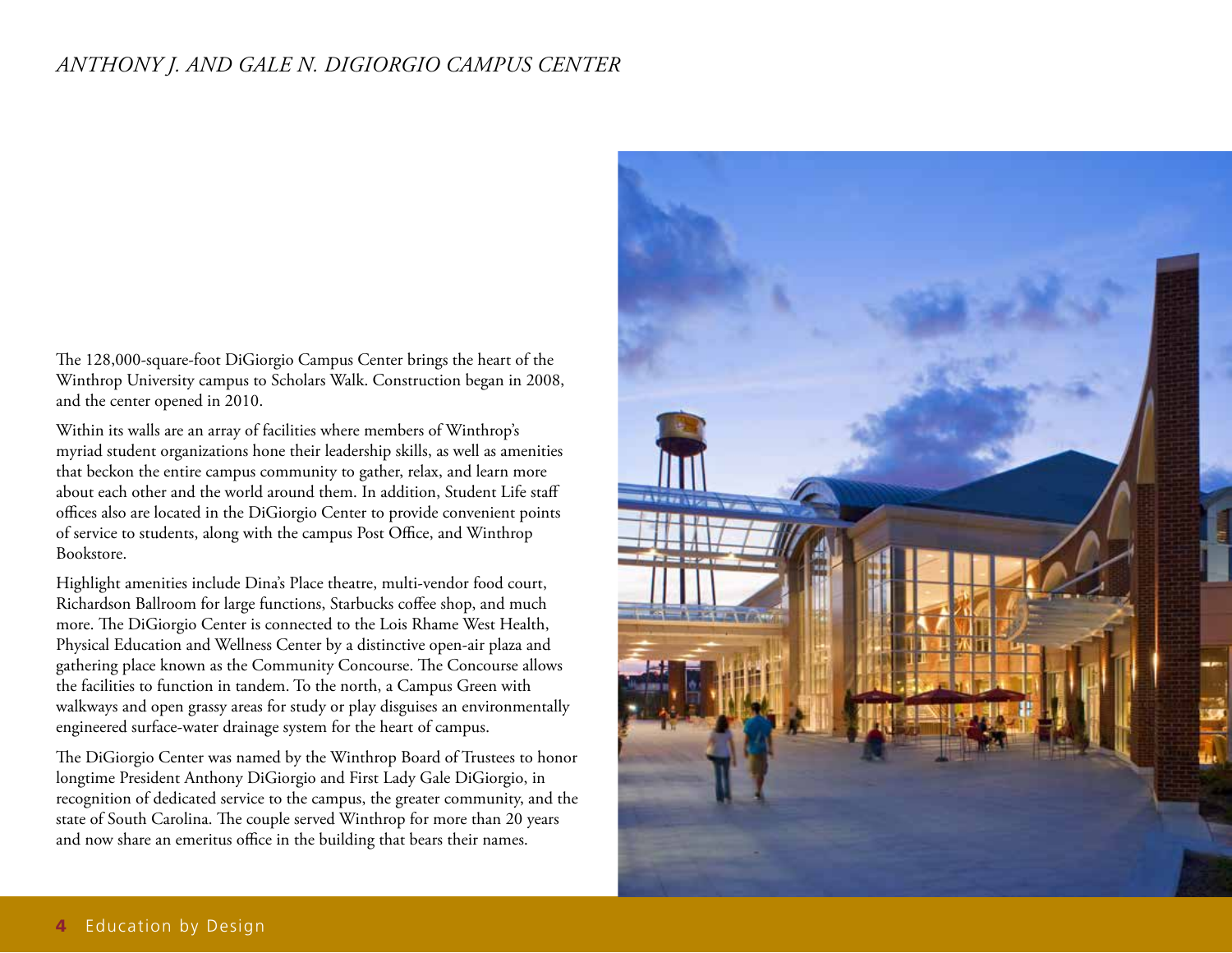#### *Glenda Pittman and Charles Jerry Owens Hall*

Glenda Pittman and Charles Jerry Owens Hall, Winthrop's newest general-use classroom facility, is a 32,200 squarefoot building that stays true to Winthrop's devotion to close interaction between students and faculty. Adding to the variety of academic spaces at Winthrop, Owens Hall offers two spaces accommodating up to 100 students to allow certain classes to meet concurrently for special events, in addition to 16 smaller classrooms targeted to Winthrop's growing student body. A computer lab, two conference rooms and a student lounge round out the \$5 million facility, with all classrooms equipped with 'smart' technology. Owens Hall was damaged by a March 6, 2010, fire and reopened in spring 2011.

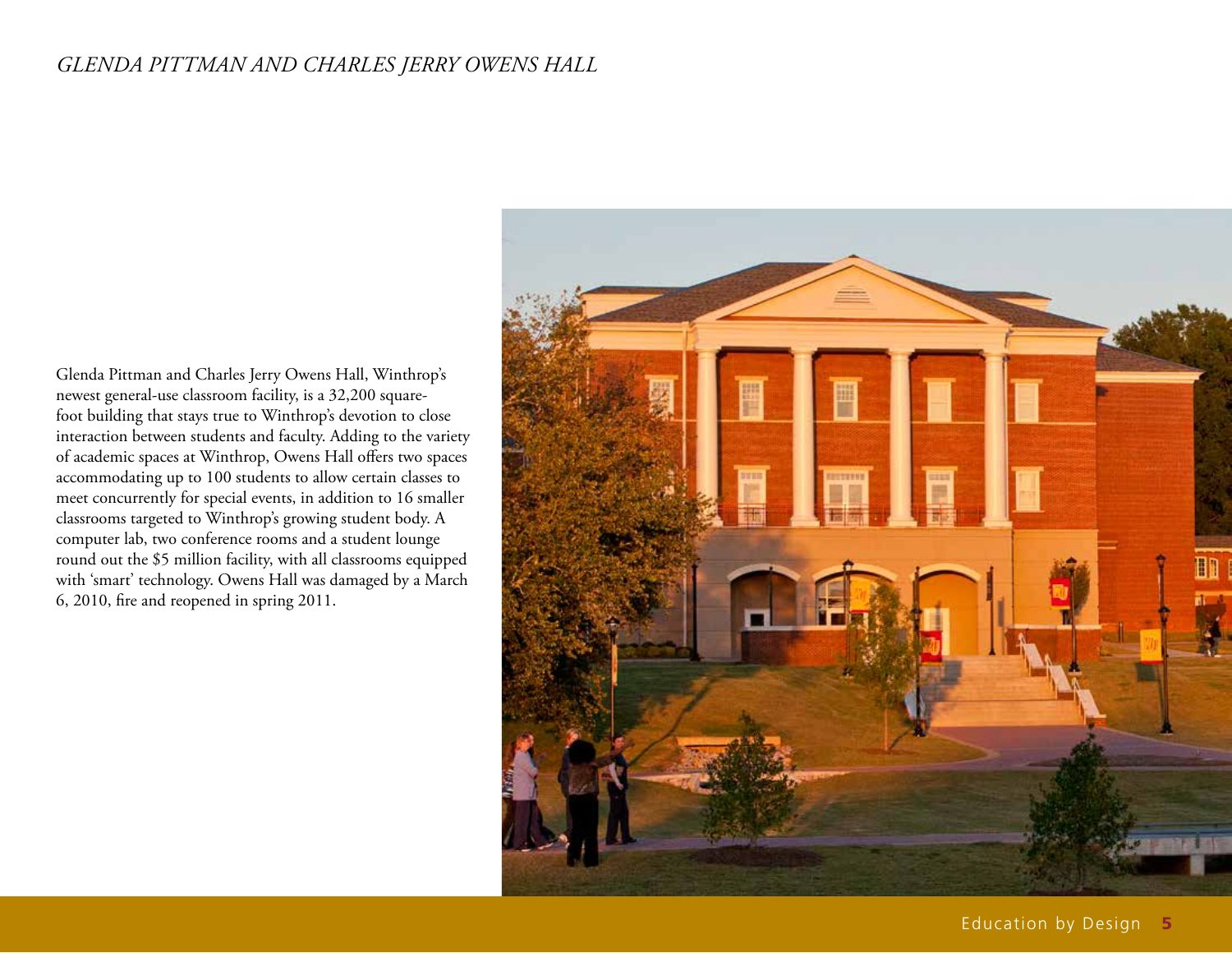#### *Scholars Walk and The Hardin Family Garden*

Winthrop's pedestrian-oriented campus encourages walking and biking in general, with its serpentine streets, brick crosswalks and infusion of special places — some built to encourage casual interactions, others for individual quiet reflection.

As a homage to the British tradition admired by Winthrop's founder, David Bancroft Johnson, the central promenade of the Winthrop campus is now known as Scholars Walk. Symbolically, Scholars Walk connects Winthrop's humble beginnings — the Little Chapel where Johnson and his wife are entombed — to its future: a vibrant new heart of campus where major facilities are joined by special green spaces. Scholars Walk's creation was incremental, advanced as each new heart of campus facility was created — in much the way scholars advance toward their degrees with each successive academic experience.

The culminating destination of Scholars Walk is the Hardin Family Garden, completed in spring 2011, and made possible with the support of a generous and multi-faceted gift to Winthrop from the late alumna Patricia "Patz" Carter and her husband, Ray. In addition to providing scholarships and faculty support for Winthrop's Department of Design, the Carters' gift designated that the garden be named for the Hardin Family, which traces its Rock Hill roots back several decades, and includes several members of the extended Winthrop University family.

The Hardin Family Garden was designed to celebrate the "Golden Section," a principle drawn from and reflected in nature, with teaching and learning applications in art and design, math, science, architecture, and many other disciplines. The principle, also called "the Golden Mean" or the "Divine Proportion," can be seen in the pyramids of Egypt, Notre Dame Cathedral, as well as the proportionality of the human body, most flowers, and many other living things. That facet of the design makes the garden a place for teaching and learning in a variety of disciplines, as well as a place that inspires quiet conversation, individual reflection and dedication for excellence — all part of life in the Winthrop community of learners.



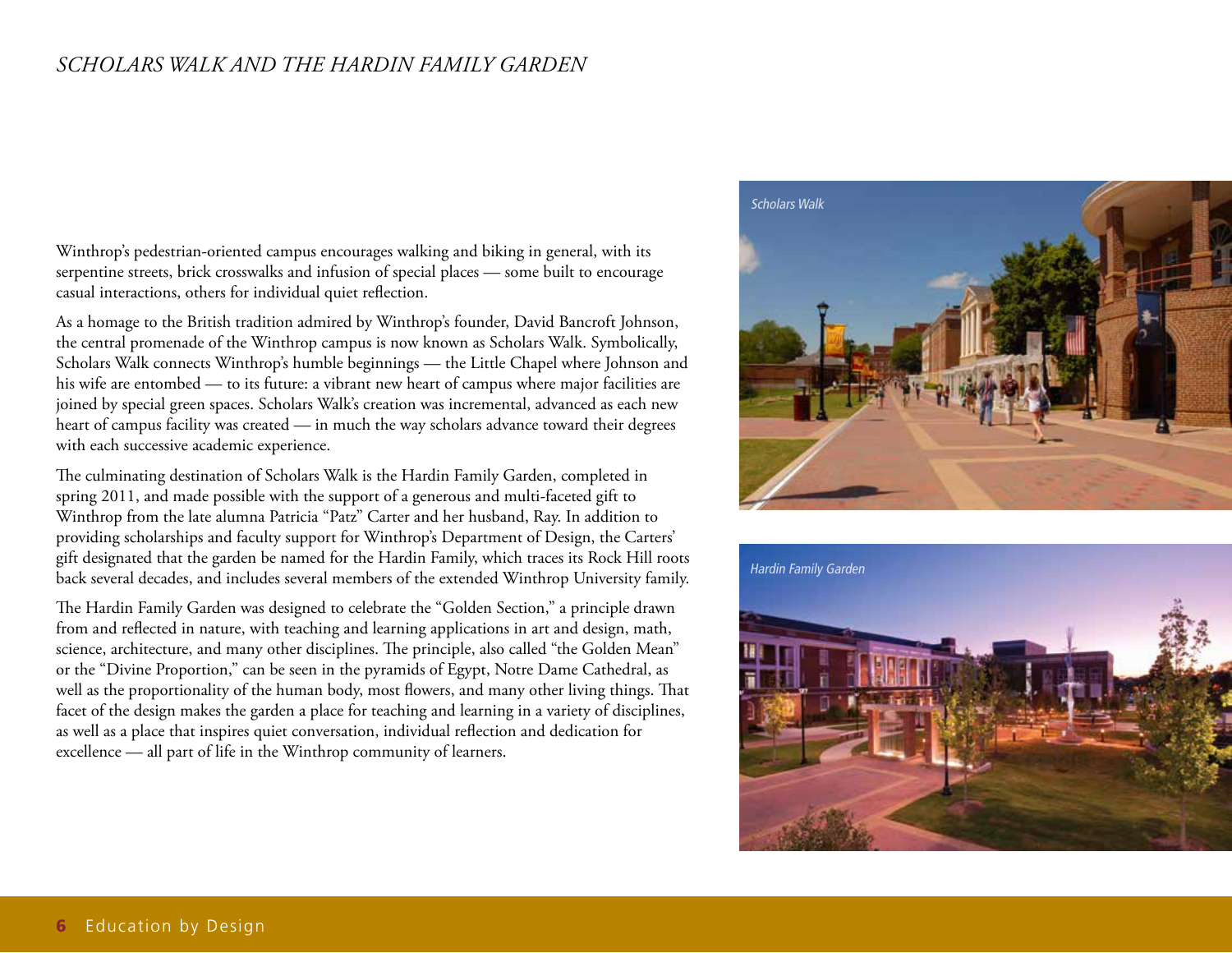#### *Vivian M. Carroll Hall*



Computer Lab

Suzanne Kirsh Community Service Student Lounge





Winthrop University encourages student interactions with the business community from throughout the greater Charlotte region. Carroll Hall, Winthrop's newest academic facility, hosts such gatherings, as well as offering new learning environments for students in Winthrop's College of Business Administration.

Vivian M. Carroll Hall, adjacent to the Thurmond Building, features the Carroll Capital Markets Training and Trading Center, a facility dedicated to producing future business leaders who have a 21st century blend of strong fundamentals in wealth management, highly specialized technical trading skills and a global perspective on ever-changing world financial markets. In addition to a trading room with 20-24 computers, a 12-foot electronic stock market ticker board, television monitors and conference room with 'smart' technology capabilities, Carroll Hall features the following: a 195 seat auditorium, two television monitors and adjoining conference room with smart capabilities; two instructional computer classrooms computer science lab; and collaborative team learning rooms for four to eight students working in groups.

Carroll Hall is augmented by a reception area in the adjacent Macfeat House.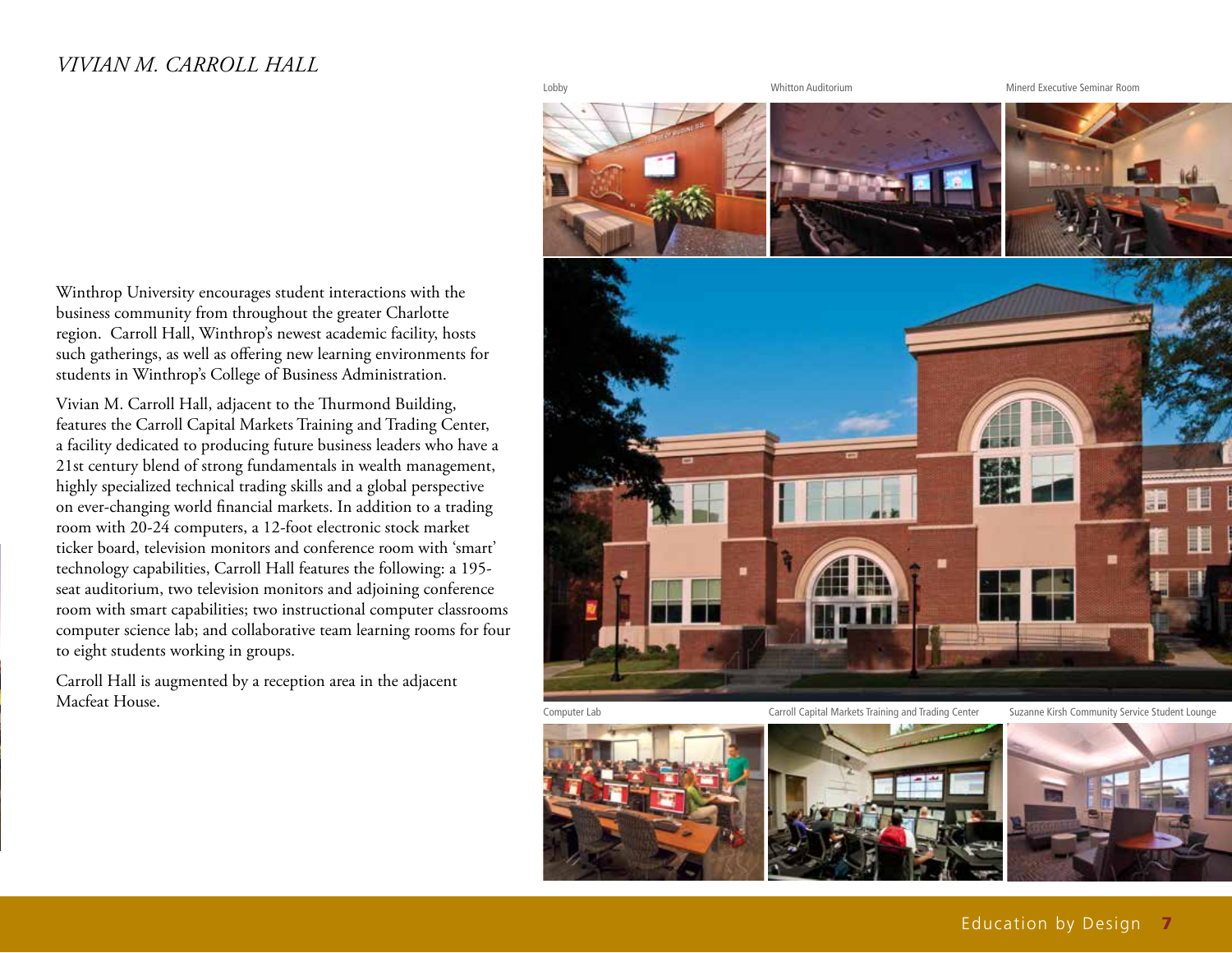#### *constant conversation*

The words inscribed in the center of this grouping of benches were infused into the fabric of the University by Winthrop's ninth president, Anthony J. DiGiorgio. They came from A Free and Ordered Space by A. Bartlett Giamatti, the 20th century Renaissance man who was at various times president of Yale University, as well as commissioner of major league baseball. Incorporated into Winthrop's Convocation as well as undergraduate commencement, the expanded quote remains an appropriate reminder of the vital role spirited, respectful discourse plays on college and university campuses.



#### *Proposed Library*

Yet another addition to the new heart of campus will be a new library that is destined to become yet another signature building for the main campus, reflecting the true relationship of a university library to the learning community it serves. The \$50 million facility will include both traditional contemporary collections and historic archives, as well as coordinating access to a global array of up-to-the-minute online information resources. The timeframe for construction is dependent upon capital investment support from the State of South Carolina.

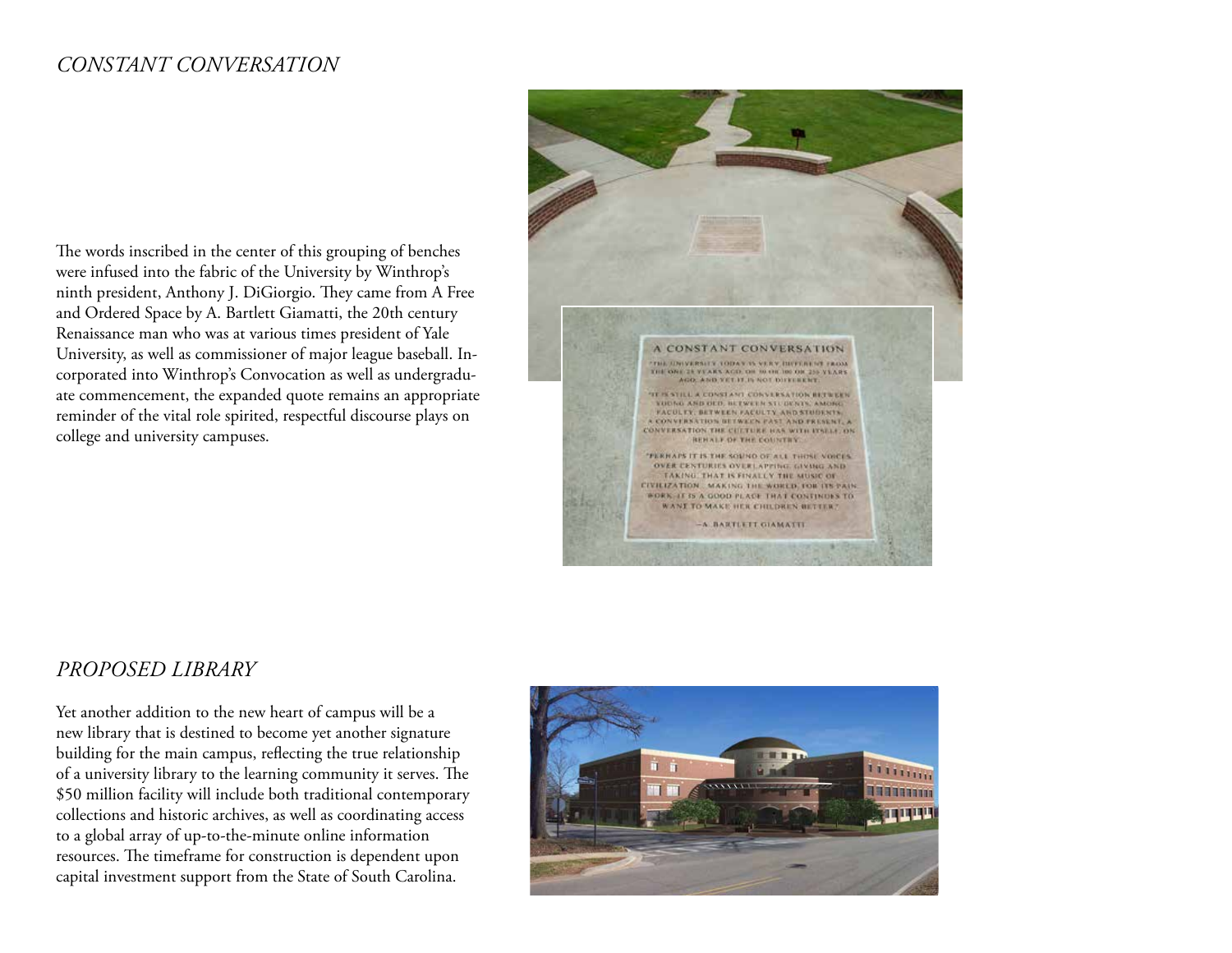#### *Knowledge park*

In 2012-2013, the Knowledge Park concept was developed as 22 public and private leaders convened by then-President Di-Giorgio and the City of Rock Hill joined together to introduce a new redevelopment and jobs plan for the urban core of Rock Hill. The Knowledge Park area stretches from Winthrop University through what was Rock Hill's Textile Corridor, and into downtown – a zone that already hosts a concentration of knowledge economy businesses and related job nodes. The attraction and growth of knowledge economy businesses and employment is envisioned through specific economic development strategies, including a streetcar system connecting the Winthrop campus and the rest of the job nodes, an advanced telecommunications/ electric infrastructure, and targeted incentives. As both President Emeritus and a resident of Rock Hill, Dr. DiGiorgio remains strongly supportive of the Knowledge Park initiative, and considers work on this on-going progressive economic development initiative an important part of his presidential legacy.